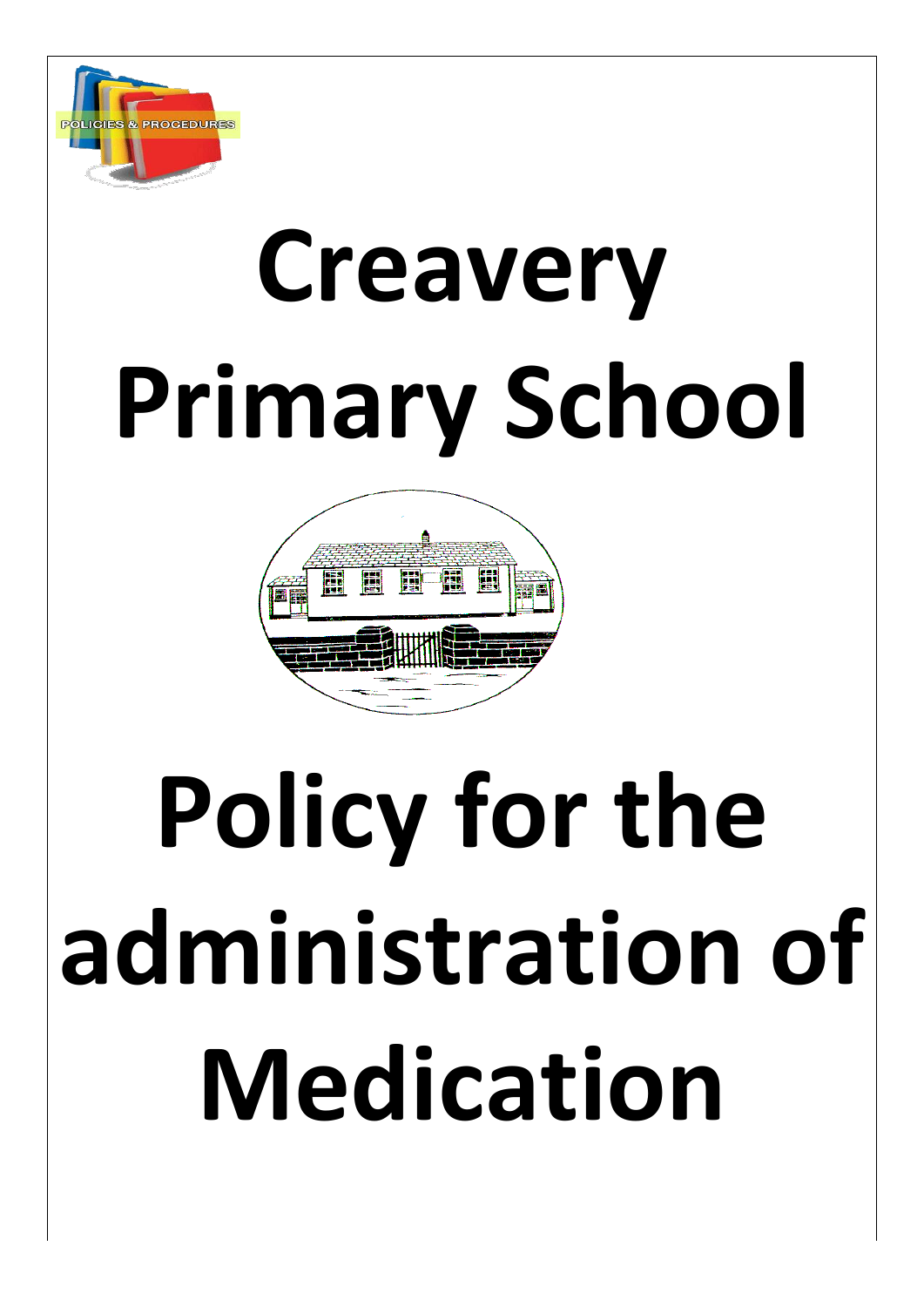

## **Creavery Primary School**

### **Policy for the Administration of Medication in School**

The Board of Governors and staff of Creavery Primary School wish to ensure pupils with medication needs receive appropriate care and support at school. The Principal will accept responsibility in principle for members of the school staff giving or supervising pupils taking prescribed medication during the school day **where those members of staff have volunteered to do so.**

### **Please note that parents should keep their children at home if acutely unwell or infectious.**

- 1. Parents are responsible for providing the Principal with comprehensive information regarding the pupil's condition and medication.
- 2. Prescribed medication will not be accepted in school without complete written and signed instructions from the parent.
- 3. Staff will not give a non prescribed medicine to a child unless there is specific prior written permission from the parents.
- 4. Only reasonable quantities of medication should be supplied to the school (for example, a maximum of four weeks supply at any one time.
- 5. Where the pupil travels on school transport with an escort, parents should ensure the escort has written instruction relating to any medication sent with the pupil, including medication for administration during respite care.
- 6. Each item of medication must be delivered to the Principal or Authorised Person, in normal circumstances by the parent, **in a secure and labelled container as originally dispensed.** Each item must be clearly labelled with the following information:
- ✓ Pupil's Name
- $\checkmark$  Name of Medication
- ✓ Dosage
- $\checkmark$  Frequency of administration
- $\checkmark$  Date of Dispensing
- $\checkmark$  Storage requirements (if important)
- ✓ Expiry Date

#### **The school will not accept items of medication in unlabelled containers.**